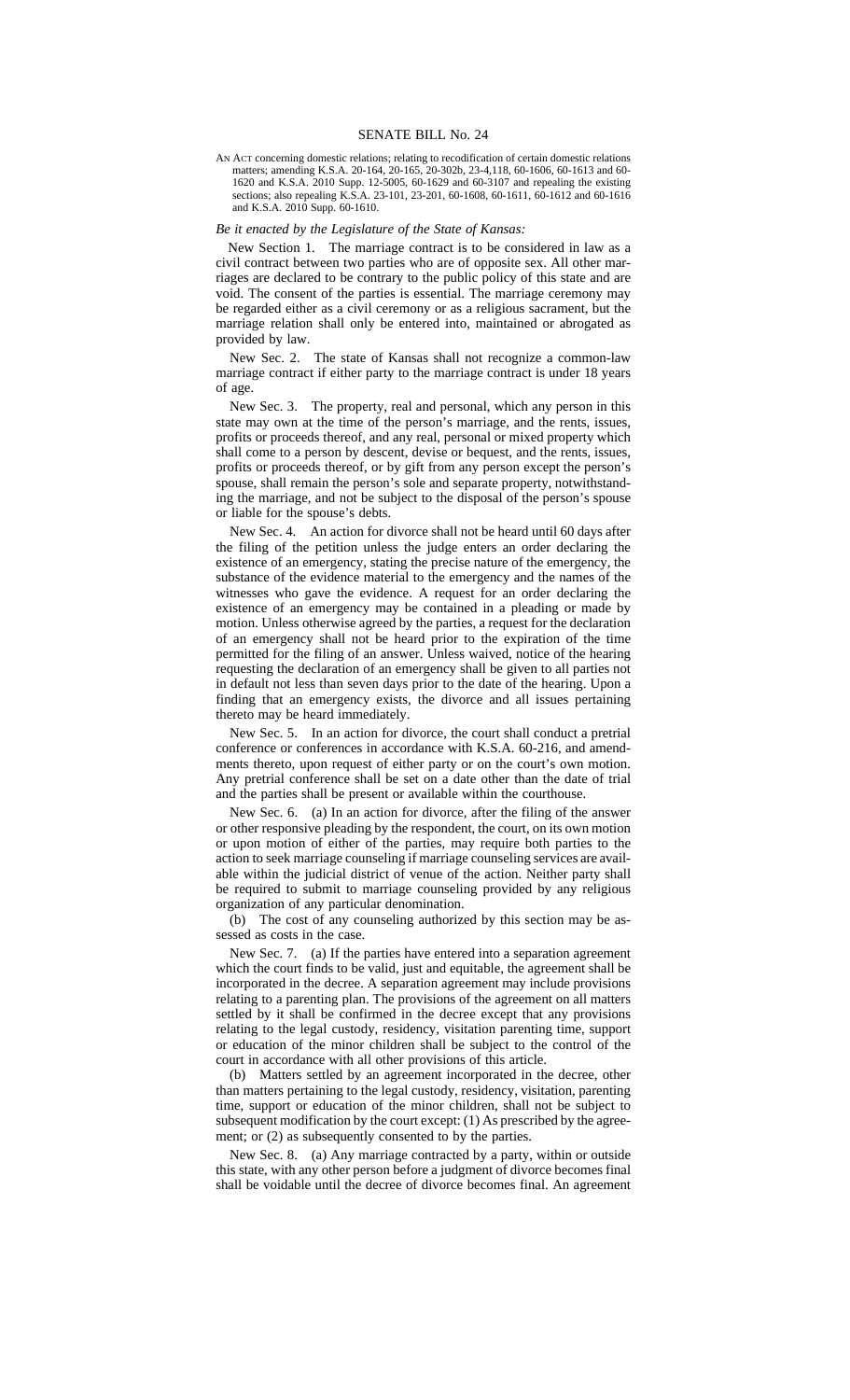which waives the right of appeal from the granting of the divorce and which is incorporated into the decree or signed by the parties and filed in the case shall be effective to shorten the period of time during which the remarriage is voidable.

(b) A judgment or decree of divorce rendered in any other state or territory of the United States, in conformity with the laws thereof, shall be given full faith and credit in this state, except that, if the respondent in the action, at the time of the judgment or decree, was a resident of this state and did not personally appear or defend the action in the court of that state or territory and that court did not have jurisdiction over the respondent's person, all matters relating to maintenance, property rights of the parties and support of the minor children of the parties shall be subject to inquiry and determination in any proper action or proceeding brought in the courts of this state within two years after the date of the foreign judgment or decree, to the same extent as though the foreign judgment or decree had not been rendered. Nothing in this section shall authorize a court of this state to enter a child custody determination, as defined in K.S.A. 38-1337, and amendments thereto, contrary to the provisions of the uniform child custody jurisdiction and enforcement act.

New Sec. 9. In an action for divorce, costs and attorney fees may be awarded to either party as justice and equity require. The court may order that the amount be paid directly to the attorney, who may enforce the order in the attorney's name in the same case.

New Sec. 10. Upon the request of a spouse, the court shall order the restoration of that spouse's maiden or former name. The court shall have jurisdiction to restore the spouse's maiden or former name at or after the time the decree of divorce becomes final. The judicial council shall develop a form which is simple, concise and direct for use with this paragraph.

New Sec. 11. If a party fails to comply with a provision of a decree, temporary order or injunction issued under K.S.A. 60-1601 et seq., and amendments thereto, the obligation of the other party to make payments for support or maintenance or to permit visitation or parenting time is not suspended, but the other party may request by motion that the court grant an appropriate order.

New Sec. 12. (a) All property owned by married persons, including the present value of any vested or unvested military retirement pay, or, for divorce or separate maintenance actions commenced on or after July 1, 1998, professional goodwill to the extent that it is marketable for that particular professional, whether described in section 3, and amendments thereto, or acquired by either spouse after marriage, and whether held individually or by the spouses in some form of co-ownership, such as joint tenancy or tenancy in common, shall become marital property at the time of commencement by one spouse against the other of an action in which a final decree is entered for divorce, separate maintenance, or annulment.

(b) Each spouse has a common ownership in marital property which vests at the time of commencement of such action, the extent of the vested interest to be determined and finalized by the court, pursuant to section 13, and amendments thereto.

New Sec. 13. (a) The decree shall divide the real and personal property of the parties, including any retirement and pension plans, whether owned by either spouse prior to marriage, acquired by either spouse in the spouse's own right after marriage or acquired by the spouses' joint efforts, by: (1) A division of the property in kind; (2) awarding the property or part of the property to one of the spouses and requiring the other to pay a just and proper sum; or (3) ordering a sale of the property, under conditions prescribed by the court, and dividing the proceeds of the sale.

(b) Upon request, the trial court shall set a valuation date to be used for all assets at trial, which may be the date of separation, filing or trial as the facts and circumstances of the case may dictate. The trial court may consider evidence regarding changes in value of various assets before and after the valuation date in making the division of property. In dividing defined-contribution types of retirement and pension plans, the court shall allocate profits and losses on the nonparticipant's portion until date of distribution to that nonparticipant.

(c) In making the division of property the court shall consider: (1) The age of the parties; (2) the duration of the marriage; (3) the property owned by the parties; (4) their present and future earning capacities; (5) the time,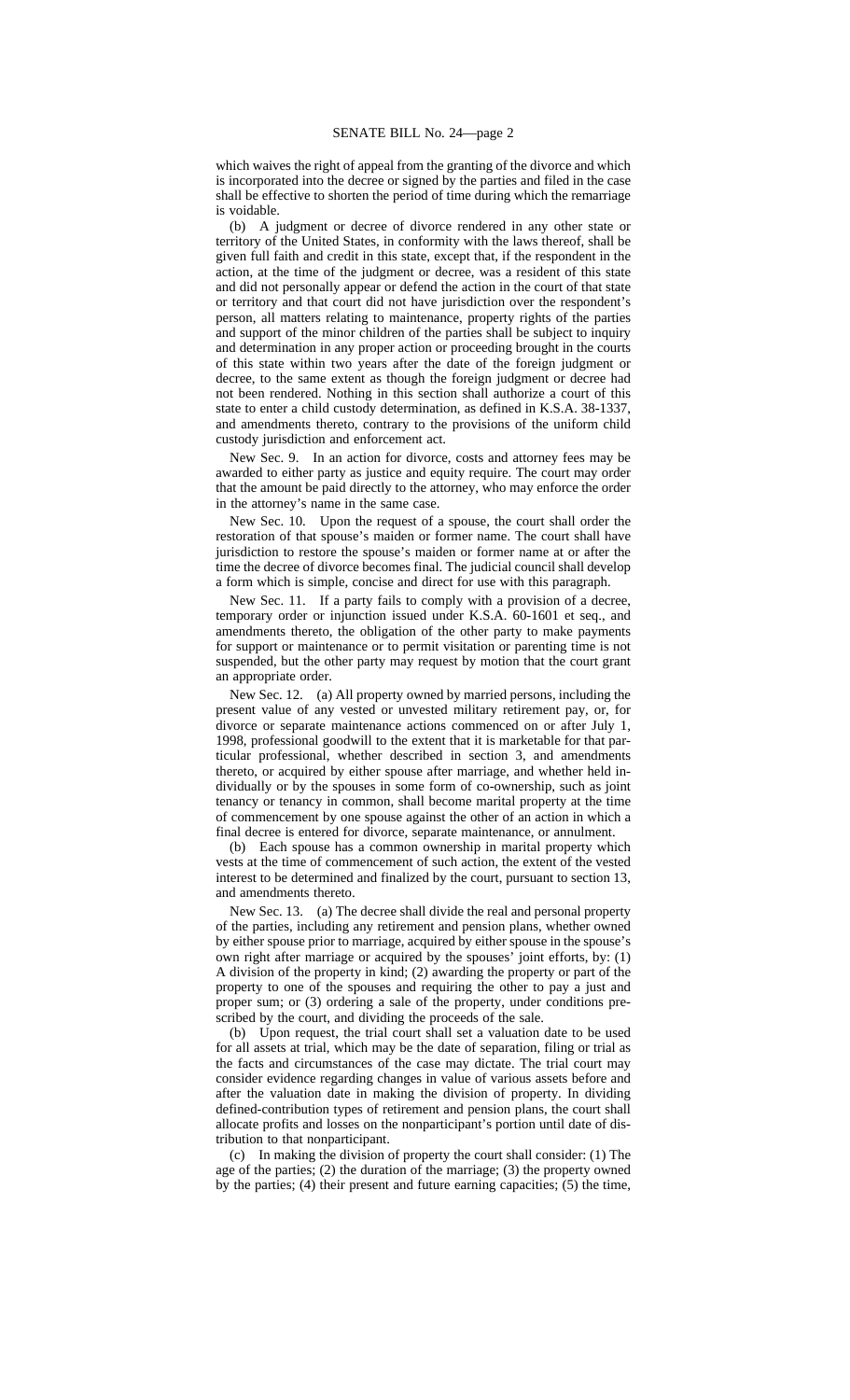source and manner of acquisition of property; (6) family ties and obligations; (7) the allowance of maintenance or lack thereof; (8) dissipation of assets; (9) the tax consequences of the property division upon the respective economic circumstances of the parties; and (10) such other factors as the court considers necessary to make a just and reasonable division of prop-

erty.<br> $(d)$ The decree shall provide for any changes in beneficiary designation on: (1) Any insurance or annuity policy that is owned by the parties, or in the case of group life insurance policies, under which either of the parties is a covered person; (2) any trust instrument under which one party is the grantor or holds a power of appointment over part or all of the trust assets, that may be exercised in favor of either party; or (3) any transfer on death or payable on death account under which one or both of the parties are owners or beneficiaries.

Nothing in this section shall relieve the parties of the obligation to effectuate any change in beneficiary designation by the filing of such change with the insurer or issuer in accordance with the terms of such policy.

New Sec. 14. (a) Any decree of divorce or separate maintenance may award to either party an allowance for future support denominated as maintenance, in an amount the court finds to be fair, just and equitable under all of the circumstances.

(b) Maintenance may be in a lump sum, in periodic payments, on a percentage of earnings or on any other basis.

(c) The decree may make the future payments modifiable or terminable under circumstances prescribed in the decree.

New Sec. 15. At any time, on a hearing with reasonable notice to the party affected, the court may modify the amounts or other conditions for the payment of any portion of the maintenance originally awarded that has not already become due, but no modification shall be made without the consent of the party liable for the maintenance, if it has the effect of increasing or accelerating the liability for the unpaid maintenance beyond what was prescribed in the original decree.

New Sec. 16. The court may make a modification of maintenance retroactive to a date at least one month after the date that the motion to modify was filed with the court. In any event, the court may not award maintenance for a period of time in excess of 121 months. If the original court decree reserves the power of the court to hear subsequent motions for reinstatement of maintenance and such a motion is filed prior to the expiration of the stated period of time for maintenance payments, the court shall have jurisdiction to hear a motion by the recipient of the maintenance to reinstate the maintenance payments. Upon motion and hearing, the court may reinstate the payments in whole or in part for a period of time, conditioned upon any modifying or terminating circumstances prescribed by the court, but the reinstatement shall be limited to a period of time not exceeding 121 months. The recipient may file subsequent motions for reinstatement of maintenance prior to the expiration of subsequent periods of time for maintenance payments to be made, but no single period of reinstatement ordered by the court may exceed 121 months.

New Sec. 17. (a) Except for good cause shown, every order requiring payment of maintenance under this section shall require that the maintenance be paid through the central unit for collection and disbursement of support payments designated pursuant to K.S.A. 23-4,118, and amendments thereto. A written agreement between the parties to make direct maintenance payments to the obligee and not pay through the central unit shall constitute good cause.

(b) If child support and maintenance payments are both made to an obligee by the same obligor, and if the court has made a determination concerning the manner of payment of child support, then maintenance payments shall be paid in the same manner.

New Sec. 18. The court shall determine custody or residency of a child in accordance with the best interests of the child.

New Sec. 19. If the parties have entered into a parenting plan, it shall be presumed that the agreement is in the best interests of the child. This presumption may be overcome and the court may make a different order if the court makes specific findings of fact stating why the agreed parenting plan is not in the best interests of the child.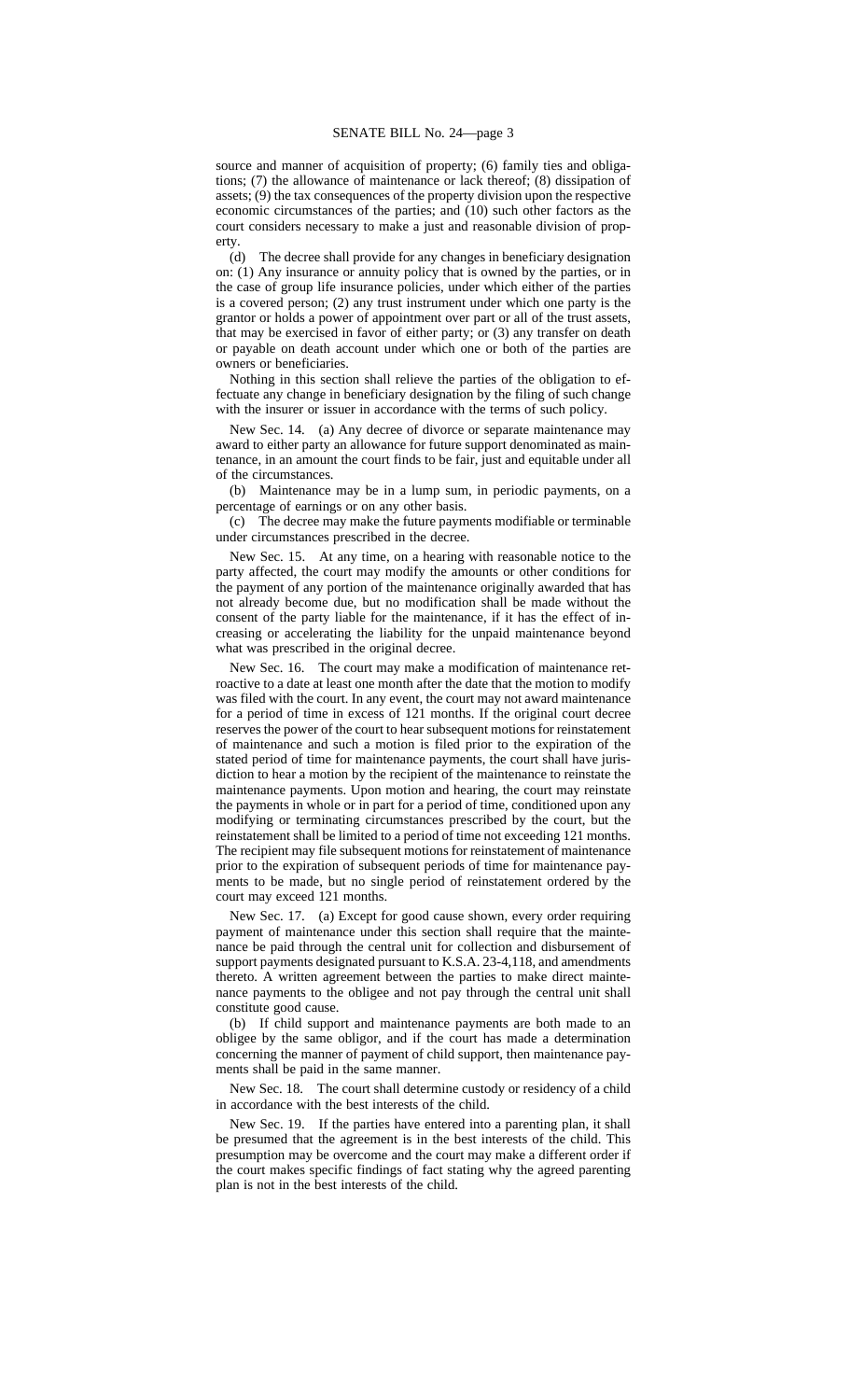New Sec. 20. In determining the issue of child custody, residency and parenting time, the court shall consider all relevant factors, including but not limited to:

(a) The length of time that the child has been under the actual care and control of any person other than a parent and the circumstances relating thereto;

(b) the desires of the child's parents as to custody or residency;

(c) the desires of the child as to the child's custody or residency;

(d) the interaction and interrelationship of the child with parents, siblings and any other person who may significantly affect the child's best interests;

(e) the child's adjustment to the child's home, school and community; (f) the willingness and ability of each parent to respect and appreciate

the bond between the child and the other parent and to allow for a continuing relationship between the child and the other parent;

(g) evidence of spousal abuse;

(h) whether a parent is subject to the registration requirements of the Kansas offender registration act, K.S.A. 22-4901 et seq., and amendments thereto, or any similar act in any other state, or under military or federal law;

(i) whether a parent has been convicted of abuse of a child, K.S.A. 21- 3609, prior to its repeal, or section 79 of chapter 136 of the 2010 Session Laws of Kansas, and amendments thereto;

(j) whether a parent is residing with an individual who is subject to registration requirements of the Kansas offender registration act, K.S.A. 22- 4901 et seq., and amendments thereto, or any similar act in any other state, or under military or federal law; and

(k) whether a parent is residing with an individual who has been convicted of abuse of a child, K.S.A. 21-3609, prior to its repeal, or section 79 of chapter 136 of the 2010 Session Laws of Kansas, and amendments thereto.

New Sec. 21. Neither parent shall be considered to have a vested interest in the custody or residency of any child as against the other parent, regardless of the age of the child, and there shall be no presumption that it is in the best interests of any infant or young child to give custody or residency to the mother.

New Sec. 22. There shall be a rebuttable presumption that it is not in the best interest of the child to have custody or residency granted to a parent who: (a) Is residing with an individual who is subject to registration requirements of the Kansas offender registration act, K.S.A. 22-4901 et seq., and amendments thereto, or any similar act in any other state, or under military or federal law; or

(b) is residing with an individual who has been convicted of abuse of a child, K.S.A. 21-3609, prior to its repeal, or section 79 of chapter 136 of the 2010 Session Laws of Kansas, and amendments thereto.

New Sec. 23. Subject to the provisions of this article, the court may make any order relating to custodial arrangements which is in the best interests of the child. The order shall provide one of the following legal custody arrangements, in the order of preference: (a) Joint legal custody. The court may order the joint legal custody of a child with both parties. In that event, the parties shall have equal rights to make decisions in the best interests of the child.

(b) Sole legal custody. The court may order the sole legal custody of a child with one of the parties when the court finds that it is not in the best interests of the child that both of the parties have equal rights to make decisions pertaining to the child. If the court does not order joint legal custody, the court shall include on the record specific findings of fact upon which the order for sole legal custody is based. The award of sole legal custody to one parent shall not deprive the other parent of access to information regarding the child unless the court shall so order, stating the reasons for that determination.

New Sec. 24. After making a determination of the legal custodial arrangements, the court shall determine the residency of the child from the following options, which arrangement the court must find to be in the best interest of the child. The parties shall submit to the court either an agreed parenting plan or, in the case of dispute, proposed parenting plans for the court's consideration. Such options are: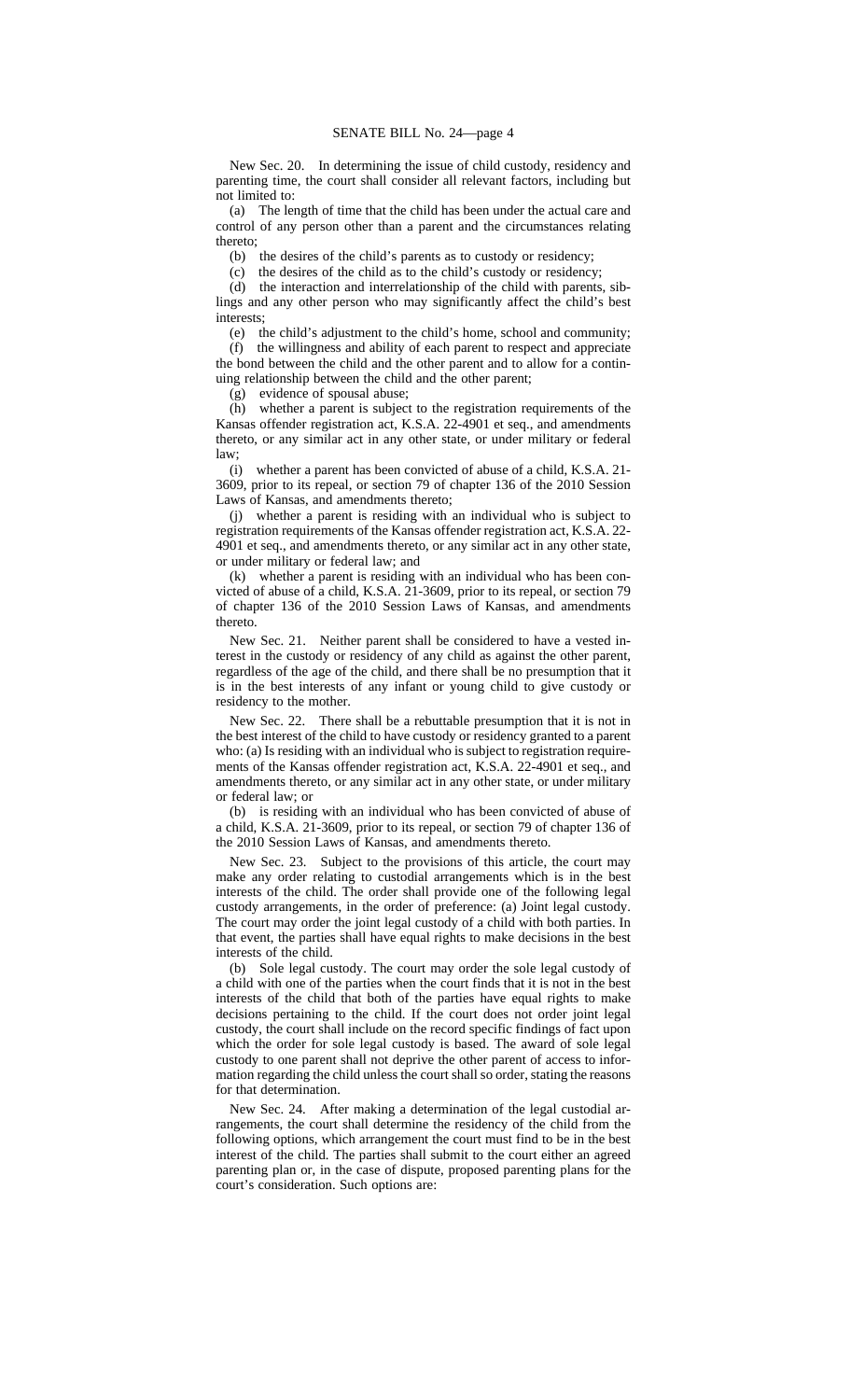(a) Residency. The court may order a residential arrangement in which the child resides with one or both parents on a basis consistent with the best interests of the child.

(b) Divided residency. In an exceptional case, the court may order a residential arrangement in which one or more children reside with each parent and have parenting time with the other.

(c) Nonparental residency. If during the proceedings the court determines that there is probable cause to believe that the child is a child in need of care as defined by subsections (d)(1), (d)(2), (d)(3) or (d)(11) of K.S.A. 2010 Supp. 38-2202, and amendments thereto, or that neither parent is fit to have residency, the court may award temporary residency of the child to a grandparent, aunt, uncle or adult sibling, or, another person or agency if the court finds by written order that:

(1) (A) The child is likely to sustain harm if not immediately removed from the home;

(B) allowing the child to remain in the home is contrary to the welfare of the child; or

(C) immediate placement of the child is in the best interest of the child; and

(2) reasonable efforts have been made to maintain the family unit and prevent the unnecessary removal of the child from the child's home or that an emergency exists which threatens the safety of the child. In making such a residency order, the court shall give preference, to the extent that the court finds it is in the best interests of the child, first to awarding such residency to a relative of the child by blood, marriage or adoption and second to awarding such residency to another person with whom the child has close emotional ties. The court may make temporary orders for care, support, education and visitation that it considers appropriate. Temporary residency orders are to be entered in lieu of temporary orders provided for in K.S.A. 2010 Supp. 38-2243 and 38-2244, and amendments thereto, and shall remain in effect until there is a final determination under the revised Kansas code for care of children. An award of temporary residency under this paragraph shall not terminate parental rights nor give the court the authority to consent to the adoption of the child. When the court enters orders awarding temporary residency of the child to an agency or a person other than the parent, the court shall refer a transcript of the proceedings to the county or district attorney. The county or district attorney shall file a petition as provided in K.S.A. 2010 Supp. 38-2234, and amendments thereto, and may request termination of parental rights pursuant to K.S.A. 2010 Supp. 38- 2266, and amendments thereto. The costs of the proceedings shall be paid from the general fund of the county. When a final determination is made that the child is not a child in need of care, the county or district attorney shall notify the court in writing and the court, after a hearing, shall enter appropriate custody orders pursuant to this section. If the same judge presides over both proceedings, the notice is not required. Any disposition pursuant to the revised Kansas code for care of children shall be binding and shall supersede any order under this section.

New Sec. 25. (a) A parent is entitled to reasonable parenting time unless the court finds, after a hearing, that the exercise of parenting time would seriously endanger the child's physical, mental, moral or emotional health.

(b) An order granting visitation rights or parenting time pursuant to this section may be enforced in accordance with the uniform child custody jurisdiction and enforcement act, or K.S.A. 23-701, and amendments thereto.

(c) The court may order exchange or visitation to take place at a child exchange and visitation center, as established in K.S.A. 75-720, and amendments thereto.

New Sec. 26. (a) Subject to the provisions of the uniform child custody jurisdiction and enforcement act (K.S.A. 38-1336 through 38-1377, and amendments thereto), the court may change or modify any prior order of custody, residency, visitation and parenting time, when a material change of circumstances is shown, but no ex parte order shall have the effect of changing residency of a minor child from the parent who has had the sole de facto residency of the child to the other parent unless there is sworn testimony to support a showing of extraordinary circumstances. If an interlocutory order is issued ex parte, the court shall hear a motion to vacate or modify the order within 15 days of the date that a party requests a hearing whether to vacate or modify the order.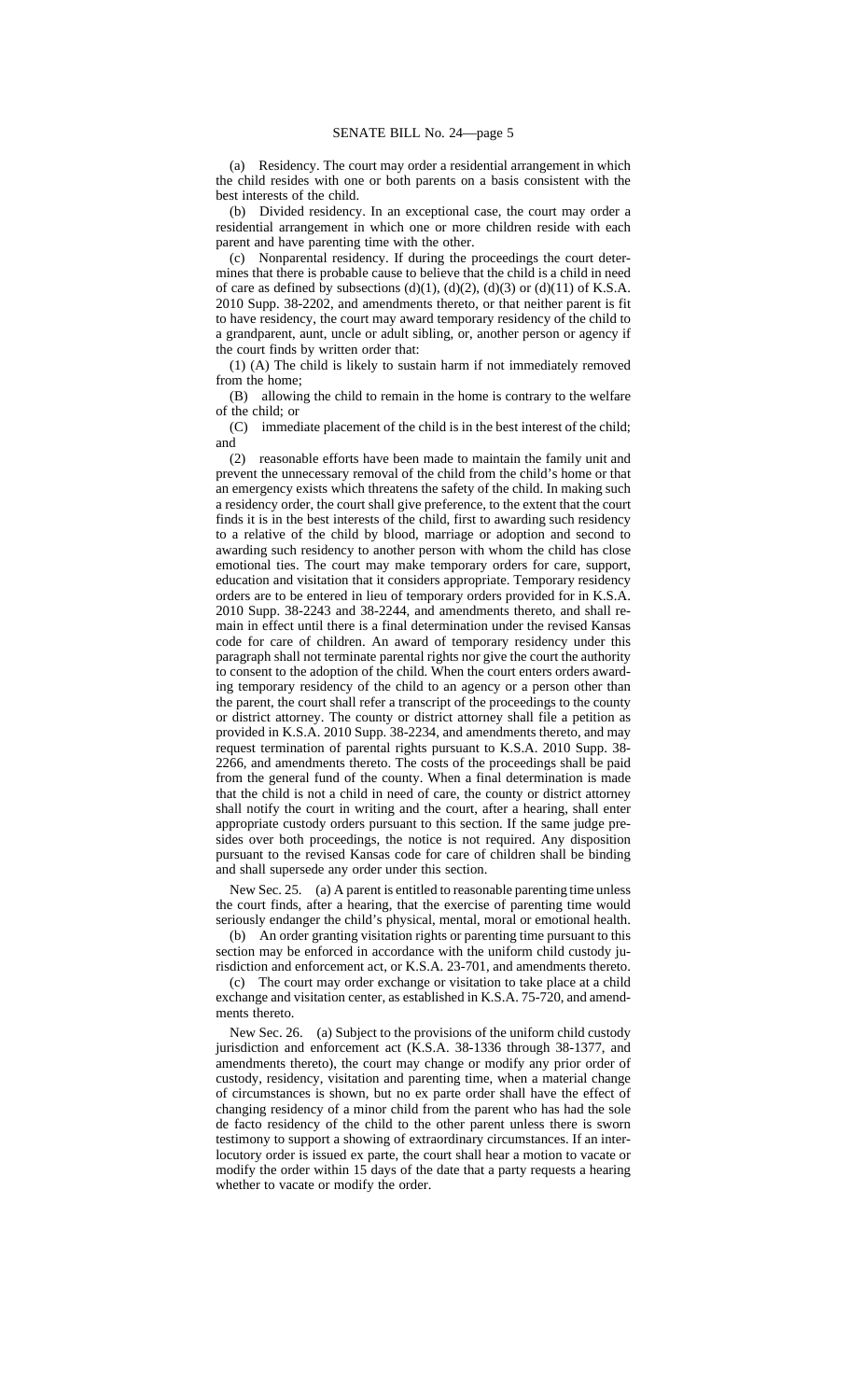(b) The court may order physical or mental examinations of the parties if requested pursuant to K.S.A. 2010 Supp. 60-235, and amendments thereto.

New Sec. 27. Motions to modify legal custody, residency, visitation rights or parenting time in proceedings where support obligations are enforced under part D of title IV of the federal social security act (42 USC § 651 et seq.), as amended, shall be considered proceedings in connection with the administration of the title IV-D program for the sole purpose of disclosing information necessary to obtain service of process on the parent with physical custody of the child.

New Sec. 28. (a) The court may modify an order granting or denying parenting time or visitation rights whenever modification would serve the best interests of the child.

(b) Repeated unreasonable denial of or interference with visitation rights or parenting time granted pursuant to this section may be considered a material change of circumstances which justifies modification of a prior order of legal custody, residency, visitation or parenting time.

(c) Any party may petition the court to modify an order granting visitation rights or parenting time to require that the exchange or transfer of children for visitation or parenting time take place at a child exchange and visitation center, as established in K.S.A. 75-720, and amendments thereto. The court may modify an order granting visitation whenever modification would serve the best interests of the child.

New Sec. 29. (a) Grandparents and stepparents may be granted visitation rights.

(b) The court may modify an order granting or denying parenting time or visitation rights whenever modification would serve the best interests of the child.

(c) Repeated unreasonable denial of or interference with visitation rights or parenting time granted pursuant to this section may be considered a material change of circumstances which justifies modification of a prior order of legal custody, residency, visitation or parenting time.

(d) (1) The court may order exchange or visitation to take place at a child exchange and visitation center, as established in K.S.A. 75-720, and amendments thereto.

(2) Any party may petition the court to modify an order granting visitation rights or parenting time to require that the exchange or transfer of children for visitation or parenting time take place at a child exchange and visitation center, as established in K.S.A. 75-720, and amendments thereto. The court may modify an order granting visitation whenever modification would serve the best interests of the child.

New Sec. 30. (a) In any action for divorce or separate maintenance the court shall make provisions for the support and education of the minor children.

(b) Regardless of the type of custodial arrangement ordered by the court, the court may order the child support and education expenses to be paid by either or both parents for any child less than 18 years of age, at which age the support shall terminate unless:

(1) The parent or parents agree, by written agreement approved by the court, to pay support beyond the time the child reaches 18 years of age;

(2) the child reaches 18 years of age before completing the child's high school education in which case the support shall not terminate automatically, unless otherwise ordered by the court, until June 30 of the school year during which the child became 18 years of age if the child is still attending high school; or

(3) the child is still a bona fide high school student after June 30 of the school year during which the child became 18 years of age, in which case the court, on motion, may order support to continue through the school year during which the child becomes 19 years of age so long as the child is a bona fide high school student and the parents jointly participated or knowingly acquiesced in the decision which delayed the child's completion of high school. The court, in extending support pursuant to subsection (b)(3), may impose such conditions as are appropriate and shall set the child support utilizing the guideline table category for 12-year through 18-year old children. For purposes of this section, ''bona fide high school student'' means a student who is enrolled in full accordance with the policy of the accredited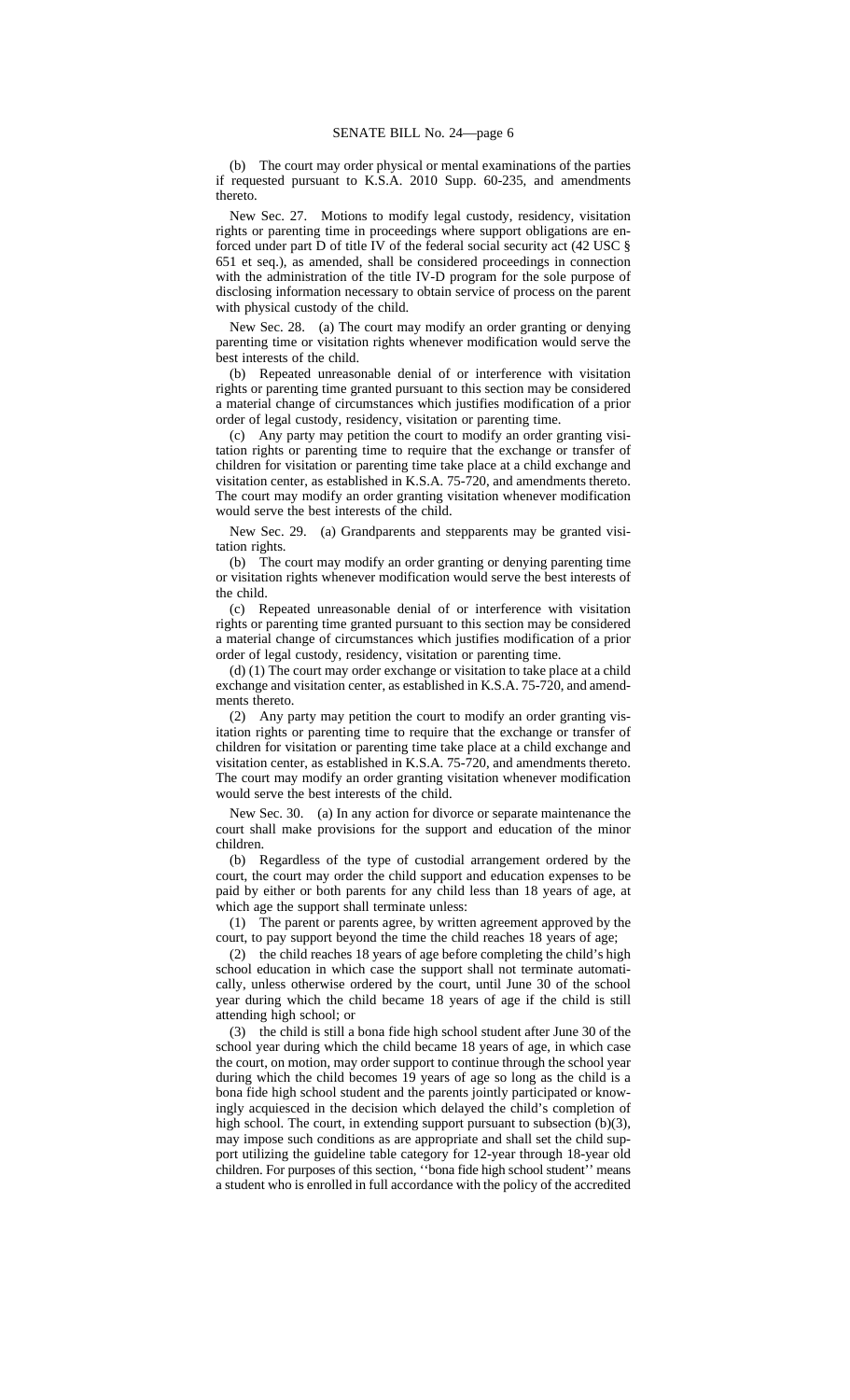high school in which the student is pursuing a high school diploma or a graduate equivalency diploma (GED).

(c) Provision for payment of support and educational expenses of a child after reaching 18 years of age if still attending high school shall apply to any child subject to the jurisdiction of the court, including those whose support was ordered prior to July 1, 1992. If an agreement approved by the court prior to July 1, 1992, provides for termination of support before the date provided by subsection (b)(3), the court may review and modify such agreement, and any order based on such agreement, to extend the date for termination of support to the date provided by subsection (b)(3).

New Sec. 31. In determining the amount to be paid for child support, the court shall consider all relevant factors, without regard to marital misconduct, including the financial resources and needs of both parents, the financial resources and needs of the child and the physical and emotional condition of the child. Until a child reaches 18 years of age, the court may set apart any portion of property of either the husband or wife, or both, that seems necessary and proper for the support of the child.

New Sec. 32. The court may order that each parent execute any and all documents, including any releases, necessary so that both parents may obtain information from and to communicate with any health insurance provider regarding the health insurance coverage provided by such health insurance provider to the child. The provisions of this paragraph shall apply irrespective of which parent owns, subscribes or pays for such health insurance coverage.

New Sec. 33. Except for good cause shown, every order requiring payment of child support under this section shall require that the support be paid through the central unit for collection and disbursement of support payments designated pursuant to K.S.A. 23-4,118, and amendments thereto. A written agreement between the parties to make direct child support payments to the obligee and not pay through the central unit shall constitute good cause, unless the court finds the agreement is not in the best interest of the child or children. The obligor shall file such written agreement with the court. The obligor shall maintain written evidence of the payment of the support obligation and, at least annually, shall provide such evidence to the court and the obligee.

New Sec. 34. (a) The court may modify or change any prior order, including any order issued in a title IV-D case, within three years of the date of the original order or a modification order, when a material change in circumstances is shown, irrespective of the present domicile of the child or the parents. If more than three years has passed since the date of the original order or modification order, a material change in circumstance need not be shown.

(b) The court may make a modification of child support retroactive to a date at least one month after the date that the motion to modify was filed with the court. Any increase in support ordered effective prior to the date the court's judgment is filed shall not become a lien on real property pursuant to K.S.A. 60-2202, and amendments thereto.

New Sec. 35. If the divorce decree of the parties provides for an abatement of child support during any period provided in such decree, the child support such nonresidential parent owes for such period shall abate during such period of time, except that if the residential parent shows that the criteria for the abatement has not been satisfied there shall not be an abatement of such child support.

New Sec. 36. An order granting visitation rights or parenting time pursuant to this section may be enforced in accordance with the uniform child custody jurisdiction and enforcement act, or K.S.A. 23-701, and amendments thereto.

Sec. 37. K.S.A. 2010 Supp. 12-5005 is hereby amended to read as follows: 12-5005. (a) Every retired member of a local police or fire pension plan and every active member of the plan who is entitled to make an election to become a member of the Kansas police and firemen's retirement system pursuant to K.S.A. 12-5003 or 74-4955*,* and amendments thereto*,* and who does not so elect shall become a special member of the Kansas police and firemen's retirement system on the entry date of the city which is affiliating with the Kansas police and firemen's retirement system with regard to all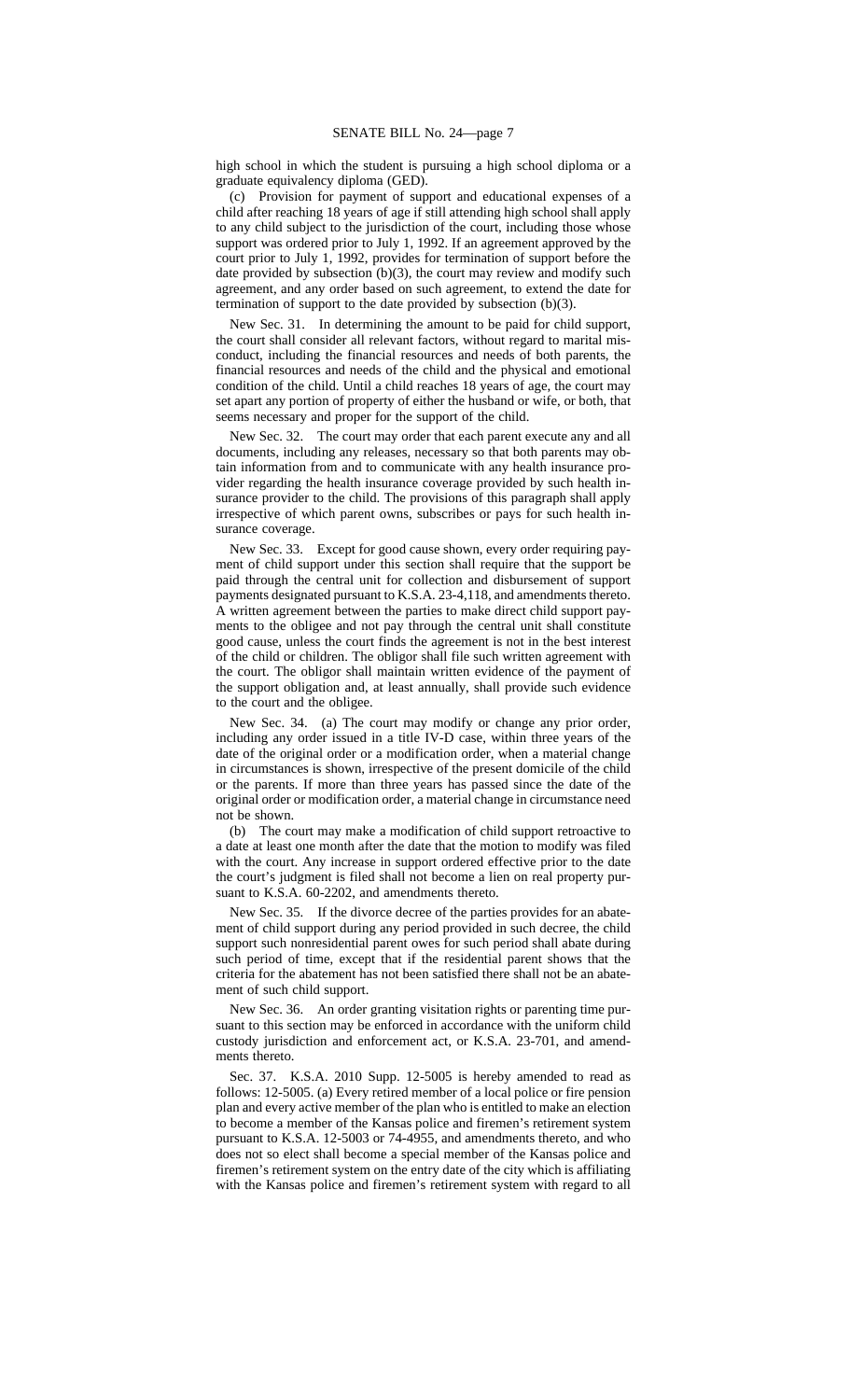active members and retired members of the local police or fire pension plan under K.S.A. 74-4954*,* and amendments thereto.

(b) Beginning with the first payroll for services as a policeman or fireman after an active member of a local police or fire pension plan becomes a special member of the Kansas police and firemen's retirement system under this section, the city shall deduct from the compensation of each special member the greater of 7% or the percentage rate of contribution which the active member was required to contribute to the local police or fire pension plan preceding the entry date of the city, as employee contributions. The deductions shall be remitted quarterly, or as the board of trustees otherwise provides, to the executive secretary of the Kansas public employees retirement system for credit to the Kansas public employees retirement fund. All deductions shall be credited to the special members' individual accounts beginning on July 1 of the year following the entry date of the city for purposes of all active and retired members of the local police and fire pension plan.

(c) Except as otherwise provided in this act, each active member of a local police or fire pension plan who becomes a special member of the Kansas police and firemen's retirement system under this section shall be subject to the provisions of and entitled to pensions and other benefits, rights and privileges to the extent provided under the local police and fire pension plan on the day immediately preceding the entry date of the city which is affiliating with the Kansas police and firemen's retirement system with regard to all active members and retired members of the plan.

(d) Each retired member of a local police or fire pension plan who becomes a special member of the Kansas police and firemen's retirement system under this section shall be entitled to receive from the Kansas police and firemen's retirement system a pension or any other benefit to the same extent and subject to the same conditions as existed under the local police or fire pension plan on the day immediately preceding the entry date of the city which is affiliating with the system with regard to all active members and retired members of the plan under K.S.A. 74-4954*,* and amendments thereto, except no retired special member shall be appointed in or to a position or office for which compensation is paid for service to the same state agency, or the same police or fire department of a city, township, special district or county or the same sheriff's office of a county. This subsection shall not apply to service rendered by a retiree as a juror, as a witness in any legal proceeding or action, as an election board judge or clerk or in any other office or position of a similar nature. However, all such benefits paid shall be paid in accordance with the applicable requirements under section 401 (a) $(9)$  of the federal internal revenue code of 1986 as applicable to governmental plans, as in effect on July 1, 2008, and the regulations thereto, as in effect on July 1, 2008, and in accordance with the provisions of K.S.A. 74-49,123, and amendments thereto. Any retiree employed by a participating employer in the Kansas police and firemen's retirement system shall not make contributions or receive additional credit under the system for that service. This subsection, except as it relates to contributions and additional credit, shall not apply to the employment of any retiree by the state of Kansas, or any county, city, township, special district, political subdivision or instrumentality of any one or several of the aforementioned for a period of not exceeding 30 days in any one calendar year.

(e) (1) Every pension or other benefit received by any special member pursuant to subsection (c) or (d) is hereby made and declared exempt from any tax of the state of Kansas or any political subdivision or taxing body of this state; shall not be subject to execution, garnishment, attachment or any other process or claim whatsoever, except such pension or benefit or any accumulated contributions due and owing from the system to such special member are subject to decrees for child support or maintenance, or both, as provided in K.S.A. 60-1610 *sections 7, 9, 10, 13 through 24, 26 and 30 through 35,* and amendments thereto; and shall be unassignable, except that within 30 days after the death of a retirant the lump-sum death benefit payable to a retirant pursuant to the provisions of K.S.A. 74-4989*,* and amendments thereto*,* may be assignable to a funeral establishment providing funeral services to such retirant by the beneficiary of such retirant. The Kansas public employees retirement system shall not be a party to any action under article 16 of chapter 60 of the Kansas Statutes Annotated, and amendments thereto, and is subject to orders from such actions issued by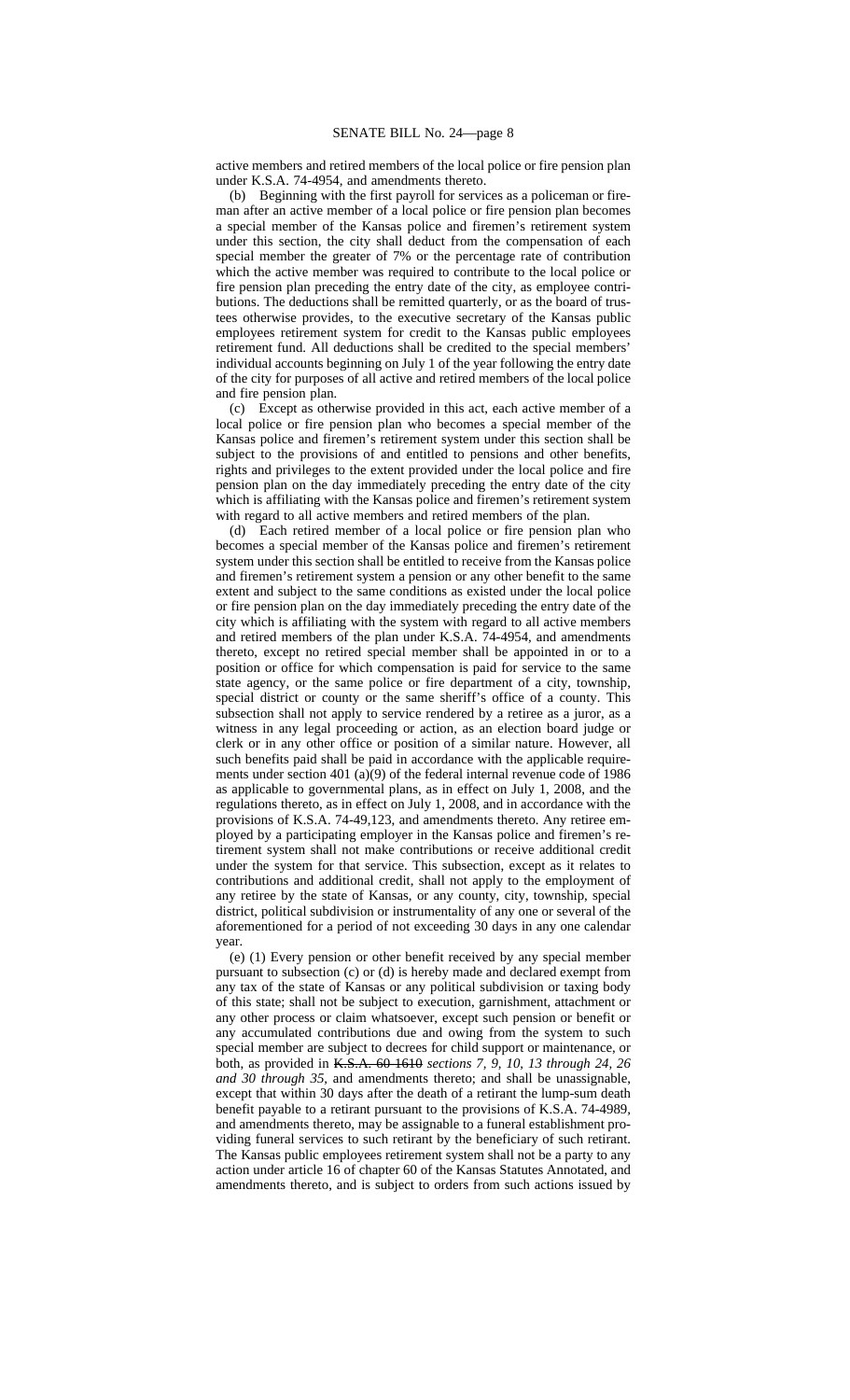the district court of the county where such action was filed. Such orders from such actions shall specify either a specific amount or specific percentage of the amount of the pension or benefit or any accumulated contributions due and owing from the system to be distributed by the system pursuant to this act.

(2) Every pension or other benefit received by any special member pursuant to subsection (c) or (d) is hereby made and declared exempt from any tax of the state of Kansas or any political subdivision or taxing body of this state; shall not be subject to execution, garnishment, attachment or any other process or claim whatsoever, except such pension or benefit or any accumulated contributions due and owing from the system to such special members are subject to claims of an alternate payee under a qualified domestic relations order. As used in this subsection, the terms ''alternate payee'' and ''qualified domestic relations order'' shall have the meaning ascribed to them in section  $414(p)$  of the federal internal revenue code of 1986, as in effect on July 1, 2008. The provisions of this subsection shall apply to any qualified domestic relations order which is in effect on or after July 1, 1994.

(f) (1) Subject to the provisions of K.S.A. 74-49,123*,* and amendments thereto, each participating employer, pursuant to the provisions of section 414(h)(2) of the federal internal revenue code of 1986, as in effect on July 1, 2008, shall pick up and pay the contributions which would otherwise be payable by members as prescribed in subsection (b) commencing with the third quarter of 1984. The contributions so picked up shall be treated as employer contributions for purposes of determining the amounts of federal income taxes to withhold from the member's compensation.

(2) Member contributions picked up by the employer shall be paid from the same source of funds used for the payment of compensation to a member. A deduction shall be made from each member's compensation equal to the amount of the member's contributions picked up by the employer, provided that such deduction shall not reduce the member's compensation for purposes of computing benefits under K.S.A. 12-5001 to 12-5007, inclusive, and amendments thereto.

(3) Member contributions picked up by the employer shall be remitted quarterly, or as the board may otherwise provide, to the executive secretary for credit to the Kansas public employees retirement fund. Such contributions shall be credited to a separate account within the member's individual account so that amounts contributed by the member commencing with the third quarter of 1984 may be distinguished from the member contributions picked up by the employer. Interest shall be added annually to members' individual accounts.

Sec. 38. K.S.A. 20-164 is hereby amended to read as follows: 20-164. (a) The supreme court shall establish by rule an expedited judicial process which shall be used in the establishment, modification and enforcement of orders of support pursuant to the Kansas parentage act; K.S.A. 23-451 et seq., *or* 39-718a, *prior to their repeal;* 39-755, 60-1610, and amendments thereto, or K.S.A. *23-4,105 through 23-4,118, 23-4,125 through 23-4,137,* 39-718b *or 39-755*, and amendments thereto; K.S.A. 2007 *2010* Supp. 38- 2243, 38-2244 or 38-2255, and amendments thereto; or K.S.A. 23-4,105 through 23-4,118 and amendments thereto; or K.S.A. 23-4,125 through 23- 4,137, and amendments thereto *or sections 7, 9, 10, 13 through 24, 26 and 30 through 35, and amendments thereto*.

(b) The supreme court shall establish by rule an expedited judicial process for the enforcement of court orders granting visitation rights or parenting time.

Sec. 39. K.S.A. 20-165 is hereby amended to read as follows: 20-165. The supreme court shall adopt rules establishing guidelines for the amount of child support to be ordered in any action in this state including, but not limited to, K.S.A. 38-1121 *and*, 39-755 and 60-1610 *sections 7, 9, 10, 13 through 24, 26 and 30 through 35*, and amendments thereto. In adopting such rules, the court shall consider the criteria in K.S.A. 38-1121*, and amendments thereto*.

Sec. 40. K.S.A. 20-302b is hereby amended to read as follows: 20- 302b. (a) A district magistrate judge shall have the jurisdiction and power, in any case in which a violation of the laws of the state is charged, to conduct the trial of traffic infractions, cigarette or tobacco infractions or misdemeanor charges, to conduct the preliminary examination of felony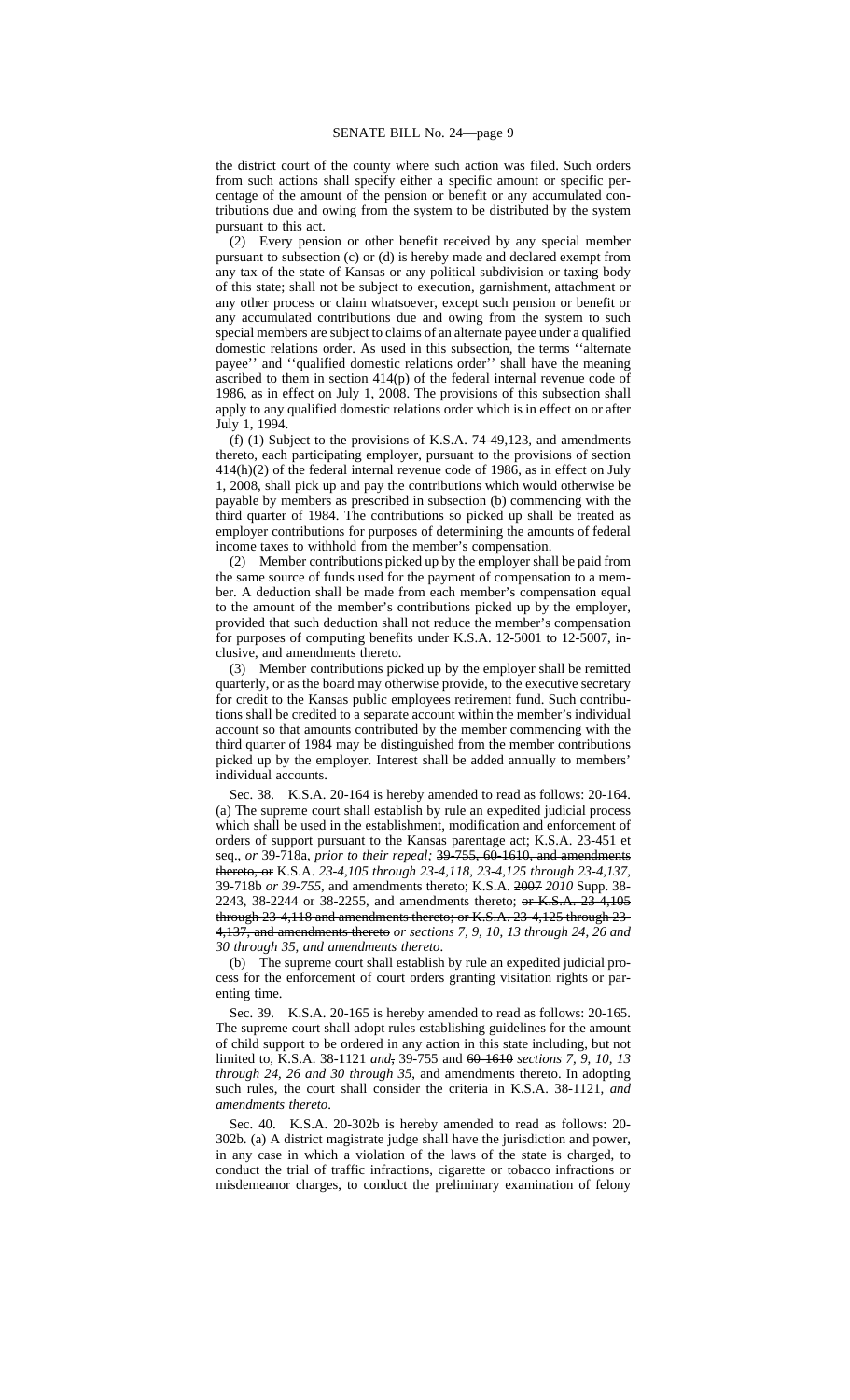charges and to hear felony arraignments subject to assignment pursuant to K.S.A. 20-329*,* and amendments thereto. Except as otherwise provided, in civil cases, a district magistrate judge shall have jurisdiction over actions filed under the code of civil procedure for limited actions, K.S.A. 61-2801 et seq., and amendments thereto, and concurrent jurisdiction, powers and duties with a district judge. Except as otherwise specifically provided in subsection (b), a district magistrate judge shall not have jurisdiction or cognizance over the following actions:

(1) Any action, other than an action seeking judgment for an unsecured debt not sounding in tort and arising out of a contract for the provision of goods, services or money, in which the amount in controversy, exclusive of interests and costs, exceeds \$10,000. The provisions of this subsection shall not apply to actions filed under the code of civil procedure for limited actions, K.S.A. 61-2801 et seq.*,* and amendments thereto. In actions of replevin, the affidavit in replevin or the verified petition fixing the value of the property shall govern the jurisdiction. Nothing in this paragraph shall be construed as limiting the power of a district magistrate judge to hear any action pursuant to the Kansas probate code or to issue support orders as provided by paragraph (6) of this subsection;

(2) actions against any officers of the state, or any subdivisions thereof, for misconduct in office;

(3) actions for specific performance of contracts for real estate;

(4) actions in which title to real estate is sought to be recovered or in which an interest in real estate, either legal or equitable, is sought to be established. Nothing in this paragraph shall be construed as limiting the right to bring an action for forcible detainer as provided in the acts contained in K.S.A. 61-3801 through 61-3808, and amendments thereto. Nothing in this paragraph shall be construed as limiting the power of a district magistrate judge to hear any action pursuant to the Kansas probate code;

(5) actions to foreclose real estate mortgages or to establish and foreclose liens on real estate as provided in the acts contained in article 11 of chapter 60 of the Kansas Statutes Annotated, and amendments thereto;

(6) actions for divorce, separate maintenance or custody of minor children. Nothing in this paragraph shall be construed as limiting the power of a district magistrate judge to: (A) Except as provided in subsection (e), hear any action pursuant to the Kansas code for care of children or the revised Kansas juvenile justice code; (B) establish, modify or enforce orders of support, including, but not limited to, orders of support pursuant to the Kansas parentage act, K.S.A. *23-4,105 through 23-4,118, 23-4,125 through 23-4,137,* 23-9,101 et seq., 39-718b, *or* 39-755 or 60-1610 or K.S.A. 23- 4,105 through 23-4,118, 23-4,125 through 23-4,137, or K.S.A. 2007 *2010* Supp. 38-2338, 38-2339 or 38-2350 *or sections 7, 9, 10, 13 through 24, 26 and 30 through 35*, and amendments thereto; or (C) enforce orders granting visitation rights or parenting time;

(7) habeas corpus;

(8) receiverships;

(9) change of name;

(10) declaratory judgments;

(11) mandamus and quo warranto;

(12) injunctions;

(13) class actions;

(14) rights of majority; and

(15) actions pursuant to K.S.A. 59-29a01 et seq.*,* and amendments thereto.

(b) Notwithstanding the provisions of subsection (a), in the absence, disability or disqualification of a district judge, a district magistrate judge may:

(1) Grant a restraining order, as provided in K.S.A. 60-902*,* and amendments thereto;

(2) appoint a receiver, as provided in K.S.A. 60-1301*,* and amendments thereto; and

(3) make any order authorized by K.S.A. 60-1607*,* and amendments thereto.

(c) In accordance with the limitations and procedures prescribed by law, and subject to any rules of the supreme court relating thereto, any appeal permitted to be taken from an order or final decision of a district magistrate judge shall be tried and determined *de novo* by a district judge, except that in civil cases where a record was made of the action or pro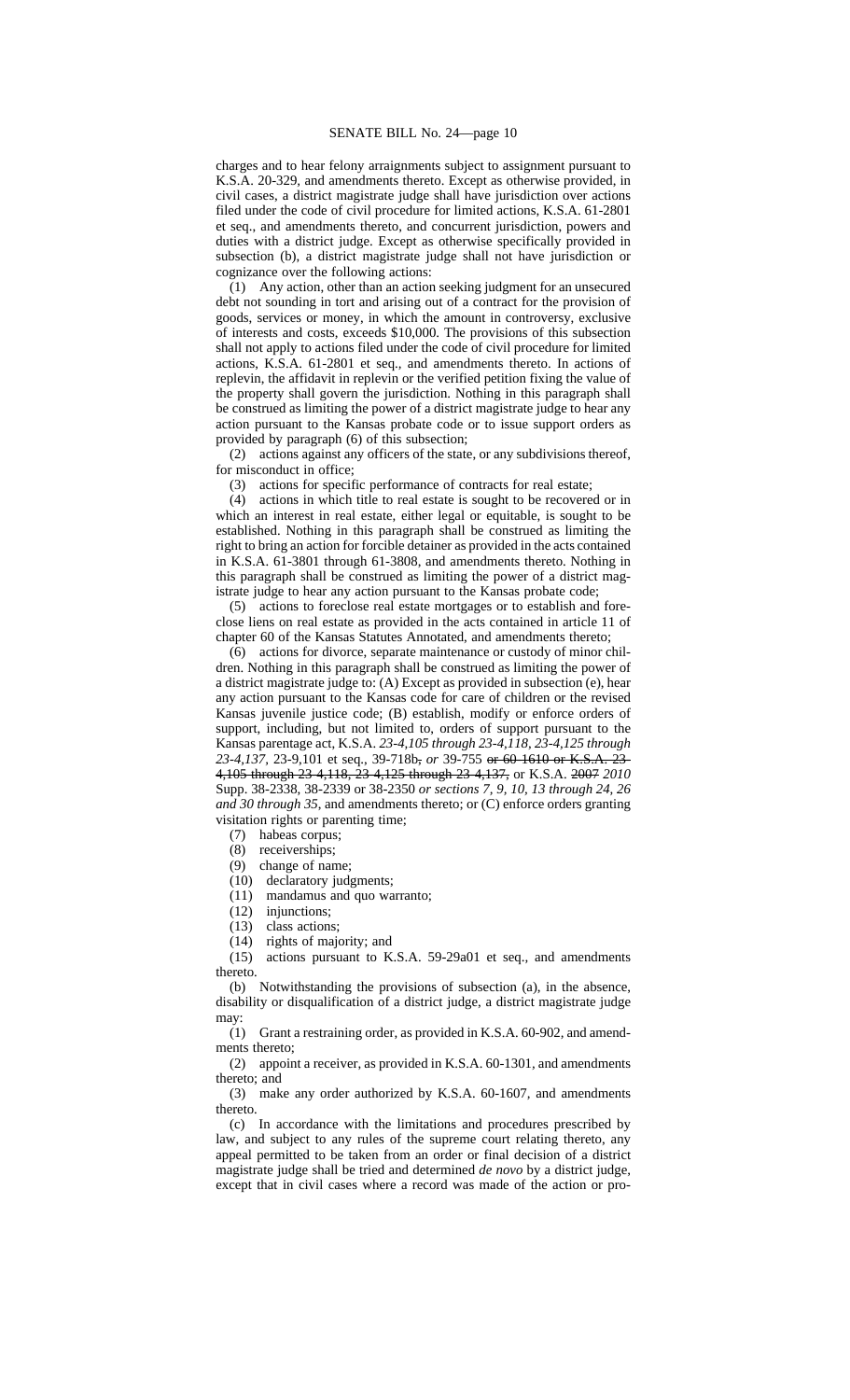ceeding before the district magistrate judge, the appeal shall be tried and determined on the record by a district judge.

(d) Except as provided in subsection (e), upon motion of a party, the chief judge may reassign an action from a district magistrate judge to a district judge.

(e) Upon motion of a party for a petition or motion filed under the Kansas code for care of children requesting termination of parental rights pursuant to K.S.A. 2007 *2010* Supp. 38-2361 through 38-2367, and amendments thereto, the chief judge shall reassign such action from a district magistrate judge to a district judge.

Sec. 41. K.S.A. 23-4,118 is hereby amended to read as follows: 23- 4,118. (a) The department of social and rehabilitation services, the title IV-D agency for the state, shall maintain a central unit for collection and disbursement of support payments to meet the requirements of title IV-D and this section. Such central unit shall be known as the Kansas payment center. The name ''Kansas payment center'' shall be reserved for use by the state of Kansas for the functions of the central unit and shall not be used by any entity without the consent of the secretary of social and rehabilitation services.

The department may contract with another entity for development, enhancement or operation, in whole or in part, of such central unit. The Kansas payment center shall be subject to the following conditions and limitations:

(1) The Kansas payment center shall be subject to the Kansas supreme court rule concerning official child support and maintenance records established pursuant to subsection (c).

(2) No contract shall include provisions allowing the contractor to be paid, in whole or in part, on the basis of an amount per phone call received by the center nor allowing the contractor to be paid an amount per check issued for checks that were issued in error by the center. Nothing in this paragraph shall be construed to prevent the secretary of social and rehabilitation services from compensating on the basis of an amount per phone call any contractor that does not process receipts or disbursements under this section.

(3) Any contract for processing receipts or disbursements under this section shall include penalty provisions for noncompliance with federal regulations relating to the timeliness of collections and disbursements and shall include a monetary penalty of \$100 for each erroneous transaction, whether related to collection or disbursement. Penalties shall be collected as and when assessed. Of the penalty, \$25 shall be allocated to the obligee and \$75 shall be allocated to the department of social and rehabilitation services.

(4) Designees of the secretary of social and rehabilitation services and designees of the office of judicial administration shall have full access to all data, subject to the provisions of title IV-D of the federal social security act, 42 U.S.C. § 651 et seq. Designees of the secretary of social and rehabilitation services, all district court clerks and court trustees shall have access to records of the Kansas payment center sufficient to allow them to assist in the process of matching support payments to the correct accounts.

(5) The Kansas payment center shall provide sufficient customer service staff during regular business hours. Obligors and obligees shall be provided 24-hour access to information about the status of receipts and disbursements, including, but not limited to, date of receipt by the center, date of processing by the center and date of disbursement to the obligee.

(b) The Kansas payment center shall have, by operation of law, a limited power of attorney to perform the specific act of endorsing and negotiating all drafts, checks, money orders or other negotiable instruments representing support payments received by the center. Nothing in this subsection shall be construed as affecting the property rights or interests of any person in such negotiable instruments. The provisions of this subsection shall apply to any negotiable instrument received by the center on or after October 1, 2000.

(c) The Kansas supreme court, by court rule, shall establish the procedure for the creation, maintenance and correction of official child support and maintenance records for use as official court records.

(d) The department shall collaborate with the Kansas supreme court to maintain the Kansas payment center, which shall include all support payments subject to the requirements of title IV-D of the federal social security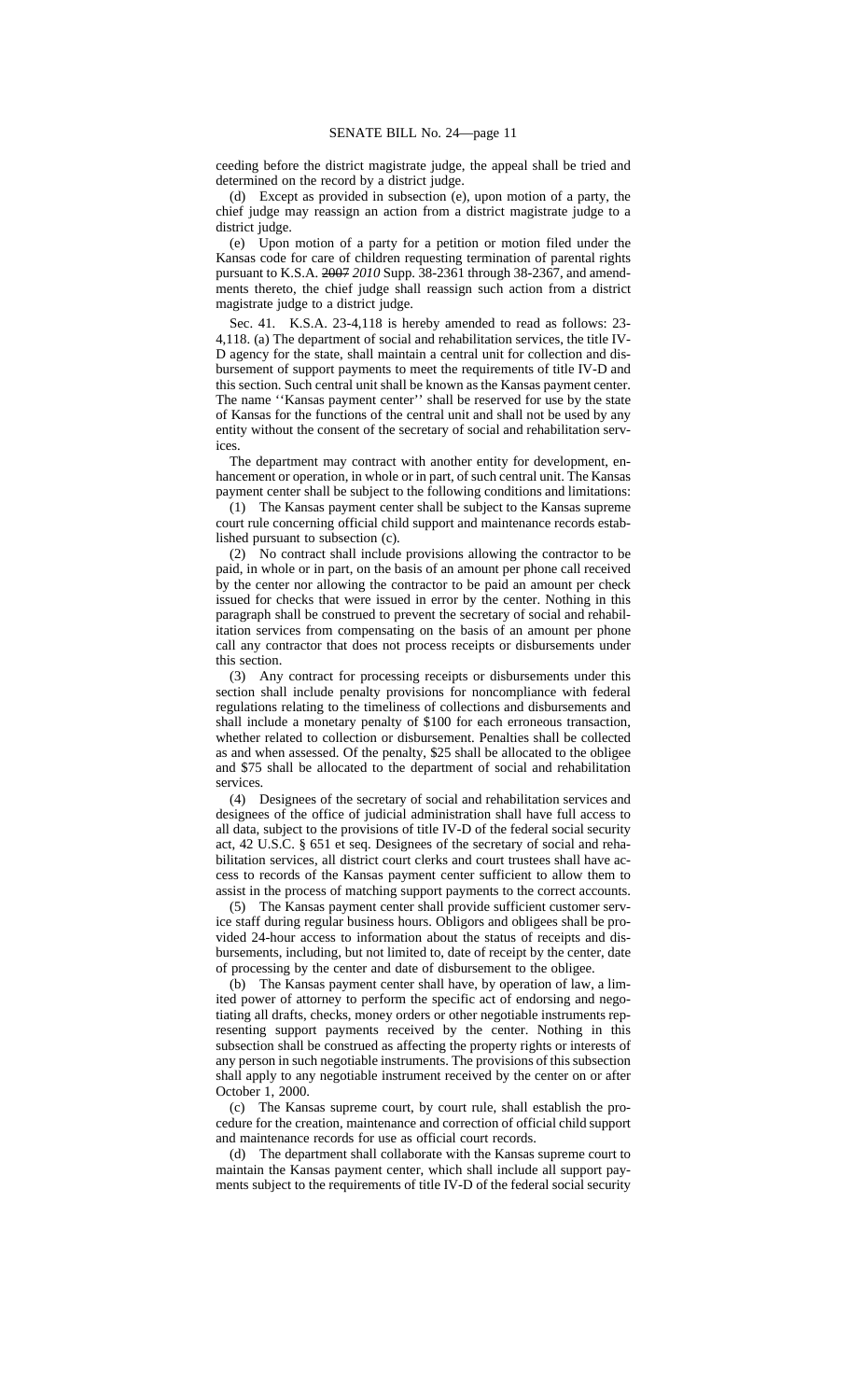act, 42 U.S.C. § 651 et seq., and, except as specifically directed otherwise by the court pursuant to K.S.A. 60-1610 *sections 7, 9, 10, 13 through 24, 26 and 30 through 35*, and amendments thereto, all other support payments due under a court order entered in this state.

(e) Any provision in any support order or income withholding order entered in this state which requires remittance of support payments to the clerk of the district court or district court trustee shall be deemed to require remittance of support payments to the Kansas payment center, regardless of the date the support or income withholding order was entered.

(f) (1) Except as otherwise provided in this subsection, payments received by the Kansas payment center which cannot be matched to any account nor returned to the payor shall be transferred to the state treasurer in accordance with the unclaimed property act.

(2) Except as otherwise provided in this subsection, disbursements which cannot be delivered to the payee after a good faith effort to locate the payee shall be transferred to the state treasurer in accordance with the unclaimed property act.

(3) To the extent that the secretary of social and rehabilitation services would be required to treat as federal program income any amount transferable to the state treasurer pursuant to this subsection or the unclaimed property act, such amount shall not be presumed abandoned but shall be held by the secretary until the amount may be delivered to the true owner. The secretary and the state treasurer shall collaborate on procedures for locating the true owner and confirming claims to amounts so held.

Sec. 42. K.S.A. 60-1606 is hereby amended to read as follows: 60- 1606. The court shall grant a requested decree of divorce, separate maintenance or annulment unless the granting of the decree is discretionary under this act or unless the court finds that there are no grounds for the requested alteration of marital status. If a decree of divorce, separate maintenance or annulment is denied for lack of grounds, the court shall nevertheless, if application is made by one of the parties, make the orders authorized by subsections (a) and (b) of K.S.A. 60-1610 *sections 1 and 2,* and amendments thereto.

Sec. 43. K.S.A. 60-1613 is hereby amended to read as follows: 60- 1613. (a) The provisions of K.S.A. 23-4,107*, and amendments thereto,* shall apply to all orders of support issued under K.S.A. 60-1610 *sections 7, 9, 10, 13 through 24, 26 and 30 through 35,* and amendments thereto.

(b) Any assignment previously ordered under this section remains binding on the employer, trustee or other payor of the earnings or income. The payor shall withhold from the earnings or trust income payable to the person obligated to support the amount specified in the assignment and shall transmit the payments to the district court trustee or the person specified in the order. The payor may withhold from the earnings or trust income payable to the person obliged to pay support a cost recovery fee of \$5 for each payment made or \$10 for each month for which payment is made, whichever is less. An employer shall not discharge or otherwise discipline an employee as a result of an assignment previously ordered under this section.

Sec. 44. K.S.A. 60-1620 is hereby amended to read as follows: 60- 1620. (a) Except as provided in subsection (d), a parent entitled to legal custody or residency of or parenting time with a child pursuant to K.S.A. 60-1610 *sections 7, 9, 10, 13 through 24, 26 and 30 through 35,* and amendments thereto*,* shall give written notice to the other parent not less than 30 days prior to: (1) Changing the residence of the child; or (2) removing the child from this state for a period of time exceeding 90 days. Such notice shall be sent by restricted mail, return receipt requested, to the last known address of the other parent.

(b) Failure to give notice as required by subsection (a) is an indirect civil contempt punishable as provided by law. In addition, the court may assess, against the parent required to give notice, reasonable attorney fees and any other expenses incurred by the other parent by reason of the failure to give notice.

(c) A change of the residence or the removal of a child as described in subsection (a) may be considered a material change of circumstances which justifies modification of a prior order of legal custody, residency, child support or parenting time. In determining any motion seeking a modification of a prior order based on change of residence or removal as described in (a), the court shall consider all factors the court deems appropriate in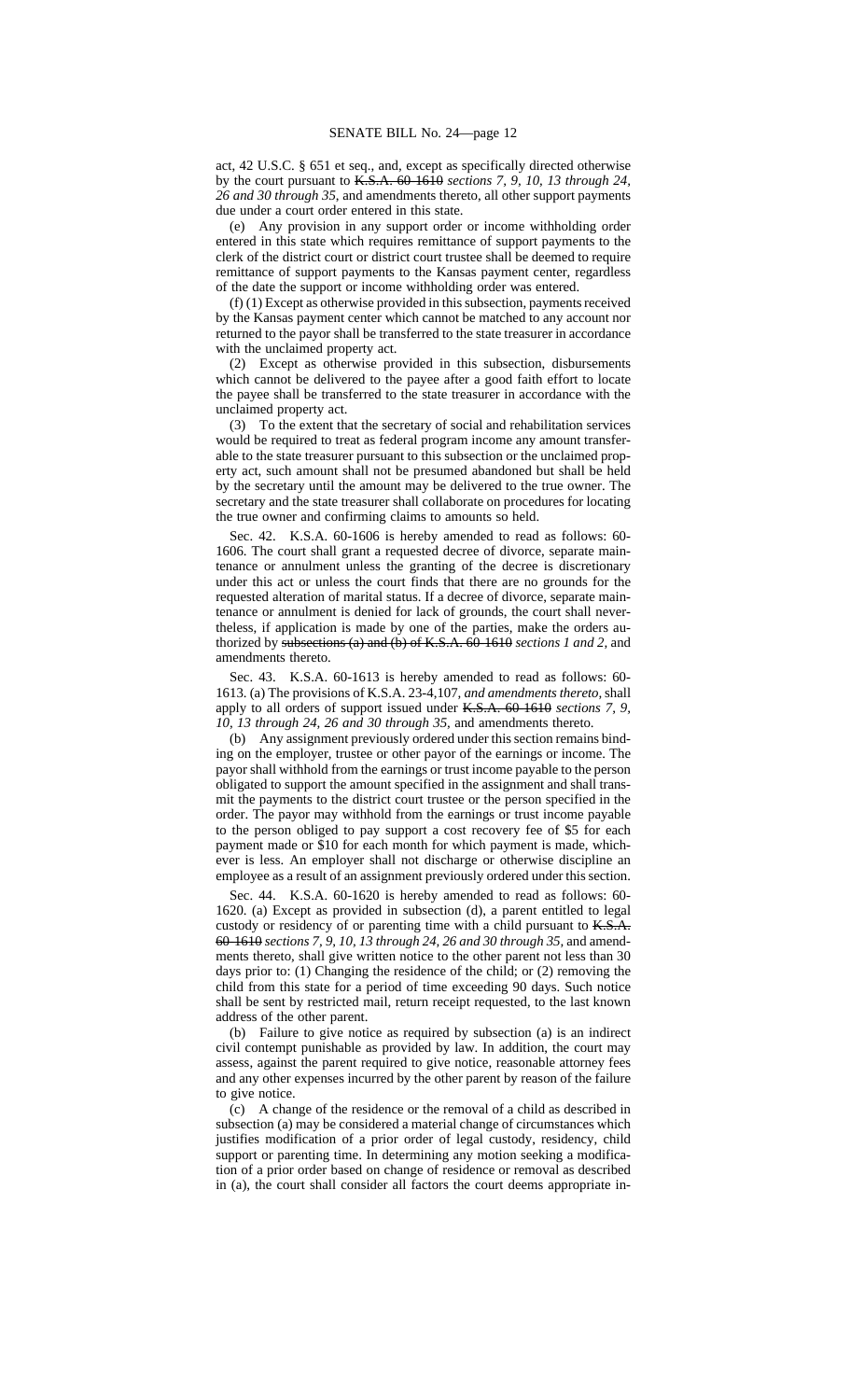cluding, but not limited to: (1) The effect of the move on the best interests of the child; (2) the effect of the move on any party having rights granted pursuant to K.S.A. 60-1610 *sections 7, 9, 10, 13 through 24, 26 and 30 through 35*, and amendments thereto; and (3) the increased cost the move will impose on any party seeking to exercise rights granted under K.S.A. 60-1610 *sections 7, 9, 10, 13 through 24, 26 and 30 through 35*, and amendments thereto.

(d) A parent entitled to the legal custody or residency of a child pursuant to K.S.A. 60-1610 *sections 7, 9, 10, 13 through 24, 26 and 30 through 35,* and amendments thereto*,* shall not be required to give the notice required by this section to the other parent when the other parent has been convicted of any crime specified in article 34, 35 or 36 of chapter 21 of the Kansas Statutes Annotated in which the child is the victim of such crime.

Sec. 45. K.S.A. 2010 Supp. 60-1629 is hereby amended to read as follows: 60-1629. (a) A parent entitled to legal custody of, or residency of, or parenting time with a child pursuant to K.S.A. 60-1610 *sections 7, 9, 10, 13 through 24, 26 and 30 through 35*, and amendments thereto, shall give written notice to the other parent of one or more of the following events when such parent: (1) Is subject to the registration requirements of the Kansas offender registration act, K.S.A. 22-4901, et seq., and amendments thereto, or any similar act in any other state, or under military or federal law; (2) has been convicted of abuse of a child, K.S.A. 21-3609*, prior to its repeal, or section 79 of chapter 136 of the 2010 Session Laws of Kansas*, and amendments thereto; (3) is residing with an individual who is known by the parent to be subject to the registration requirements of the Kansas offender registration act, K.S.A. 22-4901, et seq., and amendments thereto, or any similar act in any other state, or under military or federal law; or (4) is residing with an individual who is known by the parent to have been convicted of abuse of a child, K.S.A. 21-3609*, prior to its repeal, or section 79 of chapter 136 of the 2010 Session Laws of Kansas*, and amendments thereto. Such notice shall be sent by restricted mail, return receipt requested, to the last known address of the other parent within 14 days following such event.

(b) Failure to give notice as required by subsection (a) is an indirect civil contempt punishable as provided by law. In addition, the court may assess, against the parent required to give notice, reasonable attorney fees and any other expenses incurred by the other parent by reason of the failure to give notice.

(c) An event described in subsection (a) may be considered a material change of circumstances which justifies modification of a prior order of legal custody, residency, child support or parenting time.

Sec. 46. K.S.A. 2010 Supp. 60-3107 is hereby amended to read as follows: 60-3107. (a) The court may approve any consent agreement to bring about a cessation of abuse of the plaintiff or minor children or grant any of the following orders:

(1) Restraining the defendant from abusing, molesting or interfering with the privacy or rights of the plaintiff or of any minor children of the parties. Such order shall contain a statement that if such order is violated, such violation may constitute assault as provided in K.S.A. 21-3408 *subsection (a) of section 47 of chapter 136 of the 2010 Session Laws of Kansas*, and amendments thereto, battery as provided in K.S.A. 21-3412 *subsection (a) of section 48 of chapter 136 of the 2010 Session Laws of Kansas*, and amendments thereto, domestic battery as provided in K.S.A. 21-3412a *section 49 of chapter 136 of the 2010 Session Laws of Kansas*, and amendments thereto*,* and violation of a protective order as provided in K.S.A. 21-3843 *section 149 of chapter 136 of the 2010 Session Laws of Kansas*, and amendments thereto.

(2) Granting possession of the residence or household to the plaintiff to the exclusion of the defendant, and further restraining the defendant from entering or remaining upon or in such residence or household, subject to the limitation of subsection (d). Such order shall contain a statement that if such order is violated, such violation shall constitute criminal trespass as provided in subsection (c) of K.S.A. 21-3721 *section 94 of chapter 136 of the 2010 Session Laws of Kansas*, and amendments thereto, and violation of a protective order as provided in K.S.A. 21-3843 *section 149 of chapter 136 of the 2010 Session Laws of Kansas*, and amendments thereto. The court may grant an order, which shall expire 60 days following the date of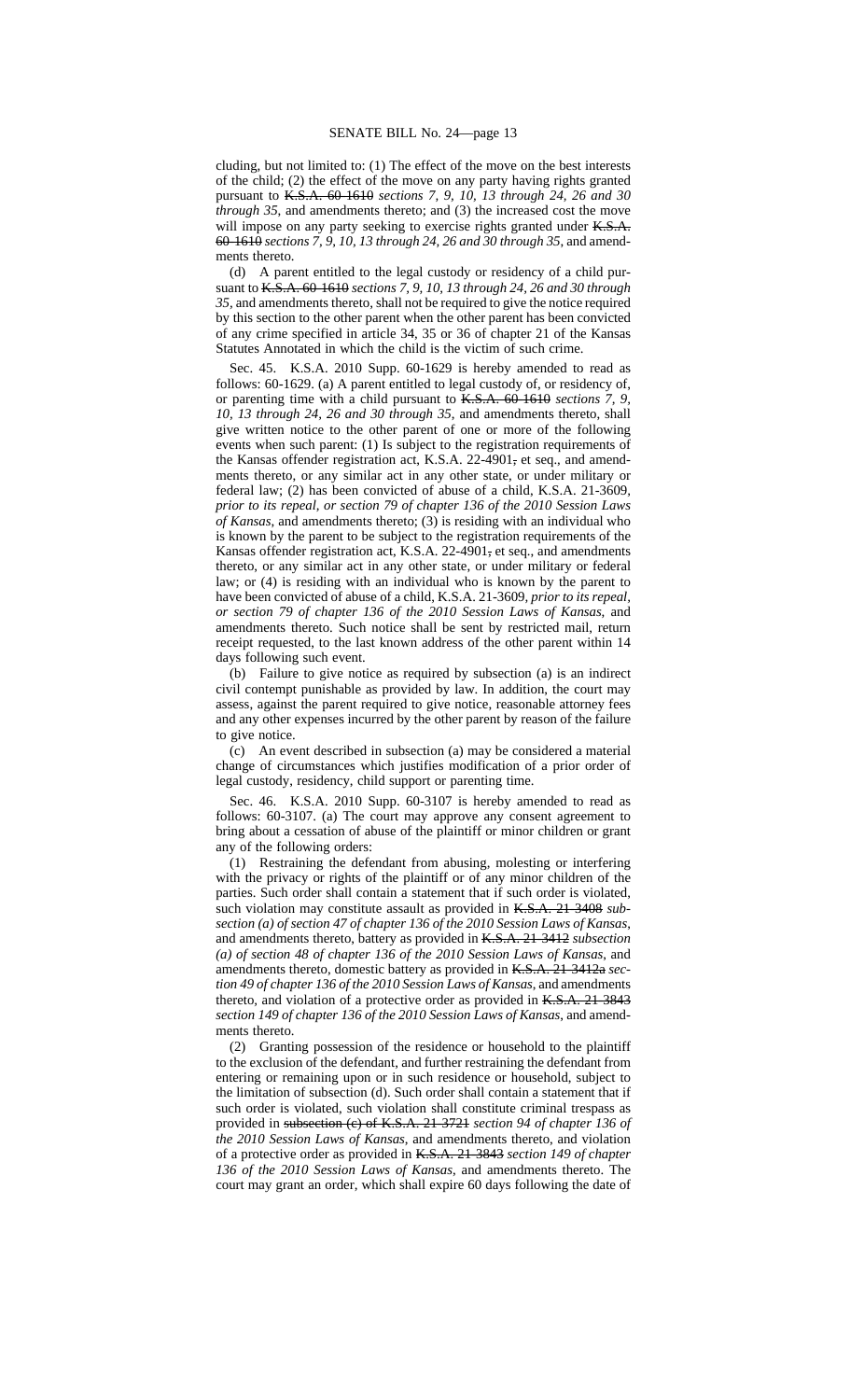issuance, restraining the defendant from cancelling utility service to the residence or household.

(3) Requiring defendant to provide suitable, alternate housing for the plaintiff and any minor children of the parties.

(4) Awarding temporary custody and residency and establishing temporary parenting time with regard to minor children.

(5) Ordering a law enforcement officer to evict the defendant from the residence or household.

(6) Ordering support payments by a party for the support of a party's minor child, if the party is the father or mother of the child, or the plaintiff, if the plaintiff is married to the defendant. Such support orders shall remain in effect until modified or dismissed by the court or until expiration and shall be for a fixed period of time not to exceed one year. On the motion of the plaintiff, the court may extend the effect of such order for 12 months.

(7) Awarding costs and attorney fees to either party.

(8) Making provision for the possession of personal property of the parties and ordering a law enforcement officer to assist in securing possession of that property, if necessary.

(9) Requiring any person against whom an order is issued to seek counseling to aid in the cessation of abuse.

(10) Ordering or restraining any other acts deemed necessary to promote the safety of the plaintiff or of any minor children of the parties.

(b) No protection from abuse order shall be entered against the plaintiff unless:

(1) The defendant properly files a written cross or counter petition seeking such a protection order;

(2) the plaintiff had reasonable notice of the written cross or counter petition by personal service as provided in subsection (d) of K.S.A. 60- 3104, and amendments thereto; and

(3) the issuing court made specific findings of abuse against both the plaintiff and the defendant and determined that both parties acted primarily as aggressors and neither party acted primarily in self-defense.

(c) Any order entered under the protection from abuse act shall not be subject to modification on ex parte application or on motion for temporary orders in any action filed pursuant to K.S.A. 60-1601 et seq., or K.S.A. 38- 1101 et seq., and amendments thereto. Orders previously issued in an action filed pursuant to K.S.A. 60-1601 et seq., or K.S.A. 38-1101 et seq., and amendments thereto, shall be subject to modification under the protection from abuse act only as to those matters subject to modification by the terms of K.S.A. 60-1610 et seq. *sections 7, 9, 10, 13 through 24, 26 and 30 through 35*, and amendments thereto, and on sworn testimony to support a showing of good cause. Immediate and present danger of abuse to the plaintiff or minor children shall constitute good cause. If an action is filed pursuant to K.S.A. 60-1610 et seq. *sections 7, 9, 10, 13 through 24, 26 and 30 through 35*, or K.S.A. 38-1101 et seq., and amendments thereto, during the pendency of a proceeding filed under the protection from abuse act or while an order issued under the protection from abuse act is in effect, the court, on final hearing or on agreement of the parties, may issue final orders authorized by K.S.A. 60-1610 *sections 7, 9, 10, 13 through 24, 26 and 30 through 35,* and amendments thereto, that are inconsistent with orders entered under the protection from abuse act. Any inconsistent order entered pursuant to this subsection shall be specific in its terms, reference the protection from abuse order and parts thereof being modified and a copy thereof shall be filed in both actions. The court shall consider whether the actions should be consolidated in accordance with K.S.A. 60-242*,* and amendments thereto. Any custody or parenting time order, or order relating to the best interests of a child, issued pursuant to the revised Kansas code for care of children or the revised Kansas juvenile justice code, shall be binding and shall take precedence over any such custody or parenting order involving the same child issued under the protection from abuse act, until jurisdiction under the revised Kansas code for care of children or the revised Kansas juvenile justice code is terminated. Any inconsistent custody or parenting order issued in the revised Kansas code for care of children case or the revised Kansas juvenile justice code case shall be specific in its terms, reference any preexisting protection from abuse order and the custody being modified, and a copy of such order shall be filed in the preexisting protection from abuse case.

(d) If the parties to an action under the protection from abuse act are